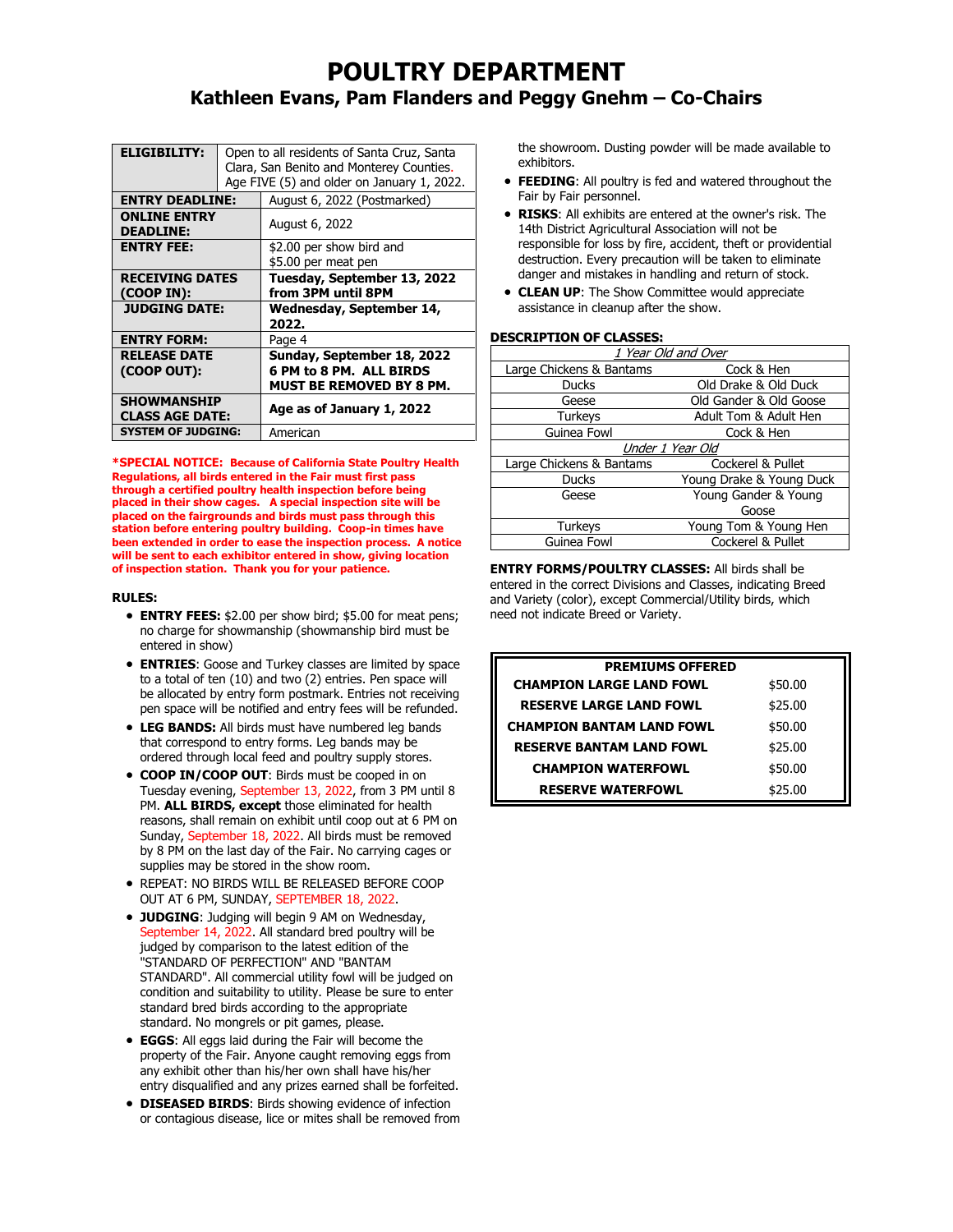# **POULTRY DEPARTMENT**

# **Kathleen Evans, Pam Flanders and Peggy Gnehm – Co-Chairs**

### **LARGE FOWL (CHICKENS)**

#### **DIVISION 1: AMERICAN**

Includes: Plymouth Rock, Dominique, Wyandotte, Java, Rhode Island Red, Rhode Island White, Buckeye, Chantecler, Jersey Giant, Lamona, New Hampshire, Holland, and Delaware.

#### **DIVISION 2: ASIATIC**

Includes: Brahma, Cochin, and Langshan

#### **DIVISION 3: ENGLISH**

Includes: Dorking, Redcap, Cornish, Orpington, Sussex, and Australorp

#### **DIVISION 4: MEDITERRANEAN**

Includes: Leghorn, Minorca, Spanish, Andalusian, Ancona, Sicilian Buttercup, and Catalana

#### **DIVISION 5: CONTINENTAL**

Includes: Hamburg, Campine, Lakenvelder, Polish, Houdan, Crevecoeur, La Fleche, Faverolle, Barnevelder, Marans, and Welsummer

#### **DIVISION 6: ALL OTHER STANDARD BREEDS**

Includes: Modern Game, Old English Game, Sumatra, Malay, Cubalaya, Phoenix, Yokohama, Aseel, Shamo, Sultan, Naked Neck, Araucana, and Ameraucana

- **Classes:**
- 1. Cock
- 2. Hen
- 3. Cockerel
- 4. Pullet

#### **BANTAM (CHICKENS)**

#### **DIVISION 7: MODERN GAME**

Includes: All varieties

#### **DIVISION 8: AMERICAN AND OLD ENGLISH GAME** Includes: All varieties

#### **DIVISION 9: SINGLE COMB CLEAN LEGGED**

Includes: Ancona, Andalusian, Australorp, Campine, Catalana, Delaware, Dorking, Holland, Japanese, Java, Jersey Giant, Lakenvelder, Lamona, Leghorn, Minorca, Naked Neck, Nankin, New Hampshire, Orpington, Phoenix, Plymouth Rock, Rhode Island Red, Spanish, Sussex, Barnevelder, American Serama,

# and Welsummer

**DIVISION 10: ROSE COMB CLEAN LEGGED** Includes: Ancona, Antwerp Belgian, Dominique, Dorking, Hamburg, Leghorn, Minorca, Nankin, Redcap, Rhode Island Red, Rhode Island White, Rosecomb, Sebright, Wyandotte

#### **DIVISION 11: ANY OTHER COMB CLEAN LEGGED**

Includes: Ameraucana, Araucana, Buckeye, Chantecler, Cornish, Crevecoeur, Cubalaya, Houdan, La Fleche, Malay, Polish, Shamo, Sicilian Buttercup, Sumatra, Yokohama

#### **DIVISION 12: FEATHER LEGGED**

Includes: Booted, Brahma, Cochin, D'Uccle, Faverolle, Langshan, Silkie, Sultan

#### **Classes:**

- 1. Cock
- 2. Hen
- 3. Cockerel
- 4. Pullet

#### **WATERFOWL**

# **DUCKS**

**DIVISION 13: HEAVY DUCKS** Includes: Pekin, Aylesbury, Rouen, Muscovy, Saxony, Silver Appleyard

- **DIVISION 14: MEDIUM DUCKS** Includes: Cayuga, Crested, Swedish, Buff
	-

# **DIVISION 15: LIGHT DUCKS**

Includes: Runner, Campbell, Magpie, Silver Welsh Harlequin **DIVISION 16: BANTAM DUCKS**

Includes: Call, East India, Mallard, Mandarin, Wood Duck

#### **Classes:**

- 1. Old Drake
- 2. Old Duck
- 3. Young Drake
- 4. Young Duck

#### **GEESE**

#### **DIVISION 17: HEAVY GEESE**

Includes: Toulouse, Embden, African

### **DIVISION 18: MEDIUM GEESE**

Includes: Sebastopol, Pilgrim, American Buff, Saddleback Pomeranian

#### **DIVISION 19: LIGHT GEESE**

Includes: Chinese, Tufted Roman, Canada, Egyptian

- **Classes:**
- 1. Old Gander
- 2. Old Goose
- 3. Young Gander
- 4. Young Goose

#### **TURKEYS**

#### **DIVISION 20: ALL STANDARD TURKEY BREEDS**

Includes: Bronze, Narragansett, White Holland, Black, Slate, Bourbon Red, Beltsville Small White, Royal-Palm

#### **Classes:**

- 1. Old Tom
- 2. Old Hen
- 3. Young Tom
- 4. Young Hen

#### **GUINEA FOWL**

**DIVISION 21: GUINEA FOWL** Includes: Lavender, Pearl, White

### **Classes:**

- 1. Cock<br>2. Hen 2. Hen
- 3. Cockerel
- 4. Pullet
- 

#### **UTILITY FOWL**

#### **DIVISION 22: UTILITY FOWL BRED FOR THE PRODUCTION OF EGGS**

Includes: "White-Egg" Layers, "Brown-Egg" Layers and "Any-Other-Color-Egg" Layers

#### **Classes:**

- 1. White Egg Layer (Female Fowl)
- 2. Brown Egg Layer (Female Fowl)
- 3. A-O-C Egg Layer (Female Fowl)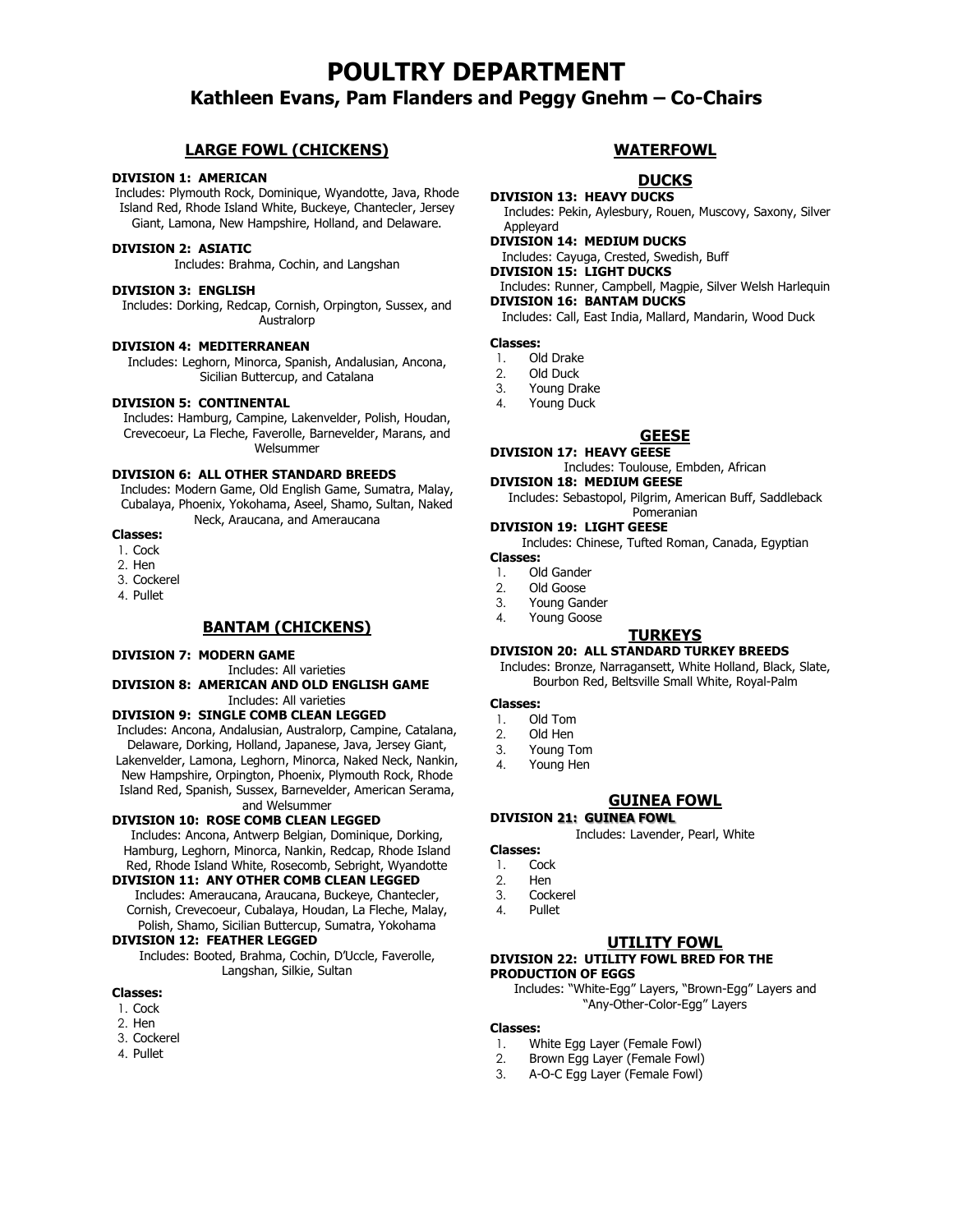# **POULTRY DEPARTMENT Kathleen Evans, Pam Flanders and Peggy Gnehm – Co-Chairs**

#### **POULTRY MEAT PENS**

First and Second Place Pens will go to the Livestock Auction on Saturday, September 17<sup>th</sup>

# **DIVISION 23: POULTRY MEAT PEN (Rules follow, below)**

#### **Class:**

1. Poultry Meat Pen (Two Chickens per Cage)

#### **Special Meat Pen Rules:**

- **Limit:** ONE (1) Entry (Two Chickens) per individual. **TEN (10) PEN LIMIT!!\*\***
- **Entry Fee:** \$5.00 per meat pen
- **Entry Forms:** Meat pens shall be entered in accordance with the same deadlines as other poultry divisions in Fair.
- **Eligibility:** This division is limited to youth at least five (5) years old and under the age of nineteen (19) as of January 1, 2022, who are residents of one of the following counties: Monterey, San Benito, Santa Cruz, and Santa Clara. No club affiliation is required.
- **Ordering Chicks:** All baby chicks for meat pens must be ordered through Peggy Gnehm by calling (831) 254-4233 or emailing peggygnehm@hotmail.com. Please be sure to receive a confirmation. Deadline for ordering chicks is June 1, 2022.
- **\*\*MEAT PEN LIMITATION:** Meat Pens are limited to the first TEN (10) youth who submit orders for baby chicks.
- **Chick Pick-up:** All baby chicks to be entered in Poultry Meat Pens shall be picked up on Thursday, July 17, 2022, at a place to be designated by Peggy Gnehm. A \$10.00 per youth "Chick Fee" will be collected at time of pick up.
- **Care and Feeding: Care and feeding of birds shall be the primary responsibility of each youth entering the meat birds. Each exhibitor shall present a letter signed by themselves and their parent, certifying that this requirement has been met, at the time of coop-in.**
- **Inspection:** All meat birds shall pass through the Poultry Health Inspection prior to coop-in.
- **Coop-in:** Meat birds shall be cooped-in along with all other poultry in show.
- **Weigh-in:** All meat birds shall be weighed by the Fair prior to judging.
- **Coop-out:** After judging is completed, all meat pens shall be released from the Fair and sent home, except those pens that place first and second, which shall remain at the Fair until they are auctioned and sent to slaughter or retained by the successful bidder(s).
- **Early Coop-Out: ALL MEAT PENS, EXCEPT THE TWO CHAMPION PENS, SHALL BE REMOVED FROM THE POULTRY BUILDING BY 6:00 PM ON WEDNESDAY EVENING!**
- Pre-Auction Preparation: The top two winners shall check in at the poultry building by 10am on Saturday, September 17th, to wash and prepare their birds for auction.
- **Auction:** Top two winners will be expected to attend the Livestock Auction on Saturday, September 17, 2022, to present their pens to the bidders. Following the auction, the winners shall obtain delivery information from their buyers,

then return the birds to the poultry barn. Look at livestock rules for uniform dress requirements for livestock auction**.** 

# **POULTRY SHOWMANSHIP**

Beautiful Silver Belt Buckle for Overall Showmanship Champion Rosettes to Class Champions Ribbons to 8th Place in Each Class

- **JUDGING**: Friday, September 16, 2022, at 4 PM in the Poultry Barn.
- **ELIGIBILITY**: This division is limited to youth at least five (5) years old and under the age of nineteen (19) as of January 1, 2022, who are residents of one of the following counties: Monterey, San Benito, Santa Cruz, and Santa Clara. No club affiliation is required.
- **ENTRIES:** Showman must own the bird that is being used for showmanship and the bird must have been entered and judged in the show.
- **PRE-REGISTRATION IS REQUIRED and NO LATE ENTRIES WILL BE ACCEPTED.**
- **UNIFORMS**: Uniforms will not be required, but contestants will be judged on neatness.
- **JUDGING STANDARD:** The UCCE 4-H Poultry Showmanship Manual (4-H 2060) will be used as the official guide, but 4-H membership is not required.

#### **DIVISION 24: SHOWMANSHIP Classes:**

- **Primary** Exhibitors who are at least 5 years old and have not reached their 9th birthday as of January 1, 2022;
- 2. **Junior** Exhibitors 9 through 11 as of January 1, 2022;
- 3. **Intermediate** Exhibitors 12 through 14 as January 1, 2022;
- 4. **Senior** Exhibitors 15 to 19 as of January 1, 2022.

#### **A Great Big THANK YOU! TO**

**Our 2021 Show Sponsors:**

**Corralitos Feed & Pet Supplies Watsonville &**

**General Feed & Seed**

**Santa Cruz**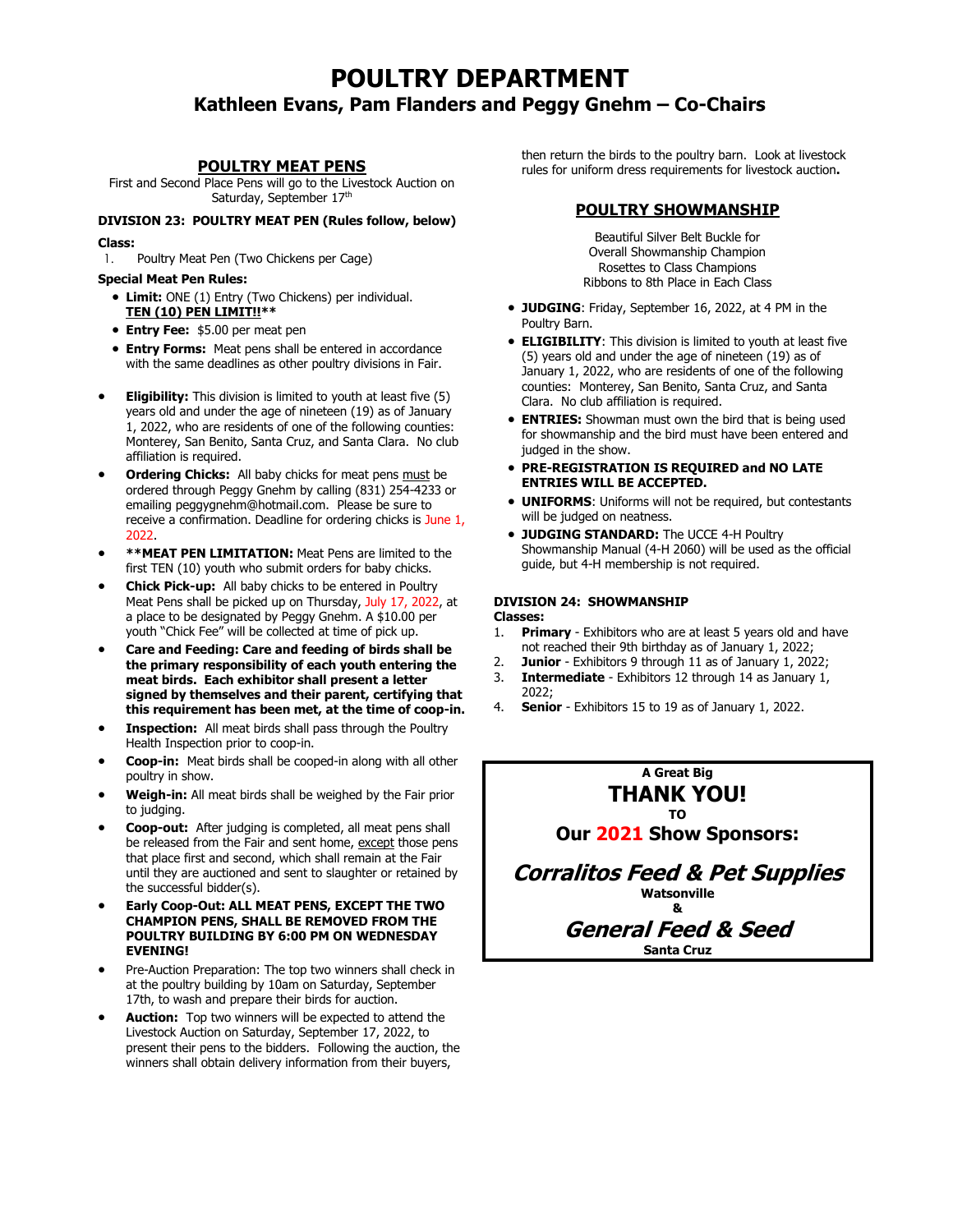# **Santa Cruz County Fair Poultry Entry Form**

**Mail to:**

# Santa Cruz County Fair 2601 East Lake Avenue, Watsonville, CA 95076 **or visit**

**Entry forms due by August 6, 2022.**

**santacruz.fairwire.com to enter online. PLEASE PRINT CLEARLY WITH BLACK OR BLUE INK!**

<span id="page-3-0"></span>

| <b>Printed Name of Exhibitor First:</b> | Last: |                          |  |  |               |  |
|-----------------------------------------|-------|--------------------------|--|--|---------------|--|
| <b>Street or Box #</b>                  |       |                          |  |  |               |  |
| City, State, Zip                        |       |                          |  |  | <b>County</b> |  |
| <b>Phones: Daytime</b>                  |       | <b>Evening</b>           |  |  | <b>Cell</b>   |  |
| <b>Email</b>                            |       |                          |  |  |               |  |
| (YOUTH)<br>Age as of January 1, 2022    |       | (YOUTH)<br>Date of Birth |  |  |               |  |
| <b>Youth Organization:</b>              |       |                          |  |  |               |  |

| Dept. | <b>Division</b>                                         | <b>Class</b> | <b>Breed</b> | <b>Variety (Color)</b> | Band # | Entry<br>Fee |
|-------|---------------------------------------------------------|--------------|--------------|------------------------|--------|--------------|
| 250   |                                                         |              |              |                        |        |              |
| 250   |                                                         |              |              |                        |        |              |
| 250   |                                                         |              |              |                        |        |              |
| 250   |                                                         |              |              |                        |        |              |
| 250   |                                                         |              |              |                        |        |              |
| 250   |                                                         |              |              |                        |        |              |
|       | This form may be photocopied<br><b>Total Entry Fees</b> |              |              |                        |        |              |

Total Fees From Side 2

Amount Enclosed

Circle One: Cash Check Check #

#### **Hold Harmless/Read and Sign**

Upon signature and submittal of Entry Form, exhibitors and their agents, parents and leaders acknowledge that: a. they understand the State Rules for California Fairs and the local rules as printed in the Fair Entry Guide; b. They agree to abide by them; c. They certify that all information on the form is true and correct; d. They agree to comply with the fair's decision regarding any violation of the rules.

The fair management shall not be responsible for accidents or losses that occur to any of the exhibitors or exhibits at the fair. The exhibitor (or parent or guardian of a minor) is responsible for any injury or damage resulting from the exhibitor's participation in the program or event. This includes any injury to others or to the exhibitor or to the exhibitor's property.

I certify that this entry is the project of the exhibitor and these entries comply with the rules and regulations published in the official premium list.

| <b>Exhibitor's Signature</b>     | <b>Date</b> |  |
|----------------------------------|-------------|--|
| Parent's Signature (if under 18) | <b>Date</b> |  |